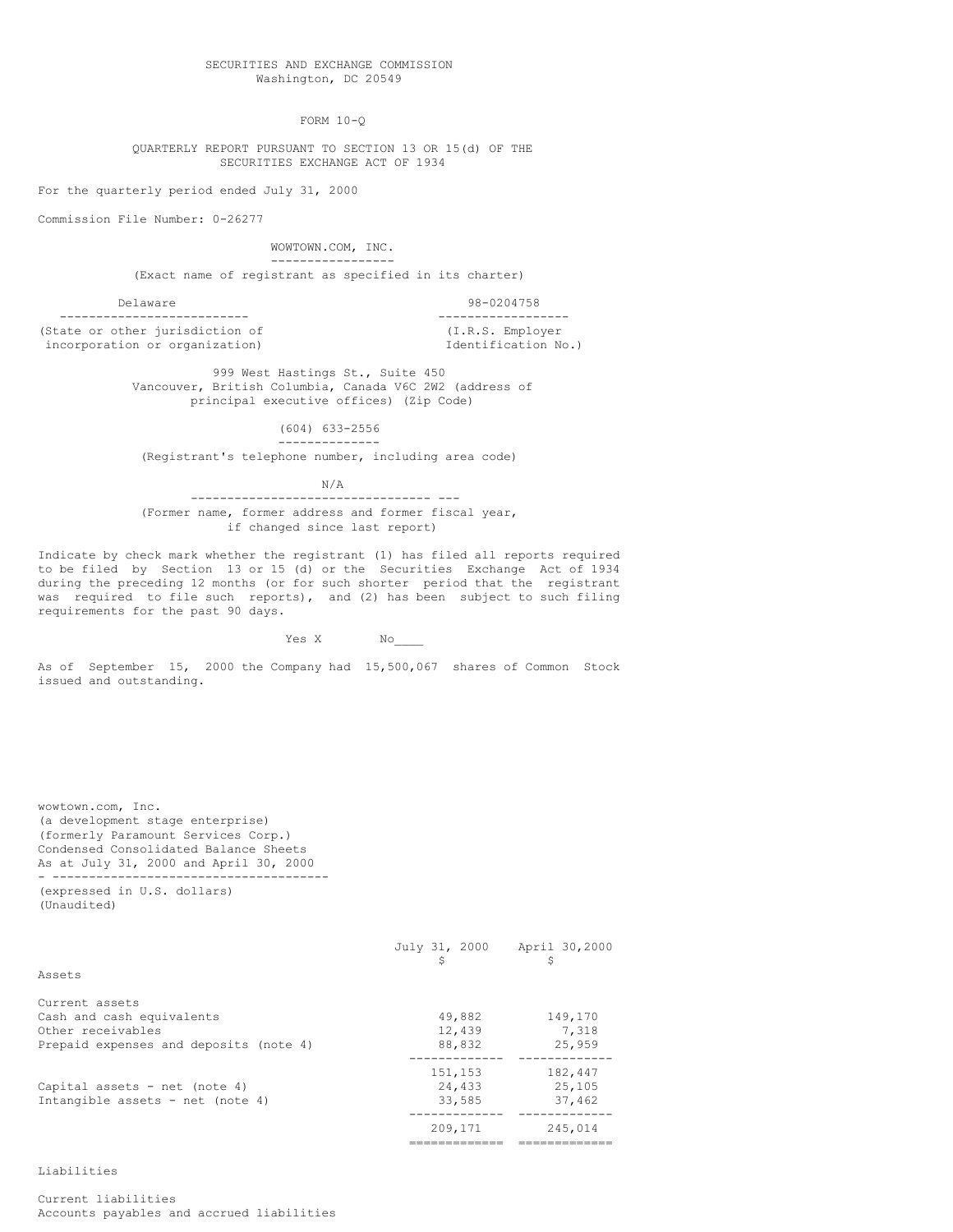| (note 4)<br>Accounts payable to related party (note 8a)<br>Demand loan from related party (note 5)                                                  | 111,817<br>37,150<br>100,000                                  | 104,358<br>26,330         |
|-----------------------------------------------------------------------------------------------------------------------------------------------------|---------------------------------------------------------------|---------------------------|
|                                                                                                                                                     | 248,967<br>--------------                                     | 130,688<br>============== |
| Shareholders' Equity                                                                                                                                |                                                               |                           |
| Capital stock (note 7)<br>Authorized<br>30,000,000 common shares at par value of<br>\$0.0001 5,000,000 preferred shares at<br>par value of \$0.0001 |                                                               |                           |
| Issued<br>15,500,067 common shares<br>250 preferred shares<br>Other capital accounts<br>Deficit accumulated during the development<br>stage         | 1,550<br>$\mathbb{R}$<br>976,199<br>$(1, 017, 546)$ (631,843) | 1,471<br>744,697          |
|                                                                                                                                                     |                                                               | $(39, 796)$ 114,326       |
|                                                                                                                                                     | 209,171                                                       | 245,014                   |
| Going concern (note 1)                                                                                                                              |                                                               |                           |
| Commitments (note 6)                                                                                                                                |                                                               |                           |

wowtown.com, Inc. (a development stage enterprise) (formerly Paramount Services Corp.) Condensed Consolidated Statement of Operations and Deficit For the three months ended July 31, 2000 - ---------------------------------------- (expressed in U.S. dollars)

(Unaudited)

| Expenses                                        | \$                |
|-------------------------------------------------|-------------------|
| Sales and marketing                             | 207,723           |
| General and administrative                      | 133,726<br>31,038 |
| Development costs<br>Amortization               | 13,684            |
|                                                 | 386,171           |
| Other income<br>Interest                        | 468               |
| Loss for the period and deficit - End of period | 385,703           |
| Basic loss per share (note 2)                   | (0.03)            |
| Weighted average number of shares outstanding   | 15, 213, 954      |

wowtown.com, Inc. (a development stage enterprise) (formerly Paramount Services Corp.) Condensed Consolidated Statement of Shareholders' Equity For the three months ending July 31, 2000 - -----------------------------------------

# (expressed in U.S. dollars) (Unaudited)

 $\mathopen{<} \mathbb{C} \mathclose{>}$ 

| <s></s> |  |  |  |  |  |  |  |
|---------|--|--|--|--|--|--|--|
|---------|--|--|--|--|--|--|--|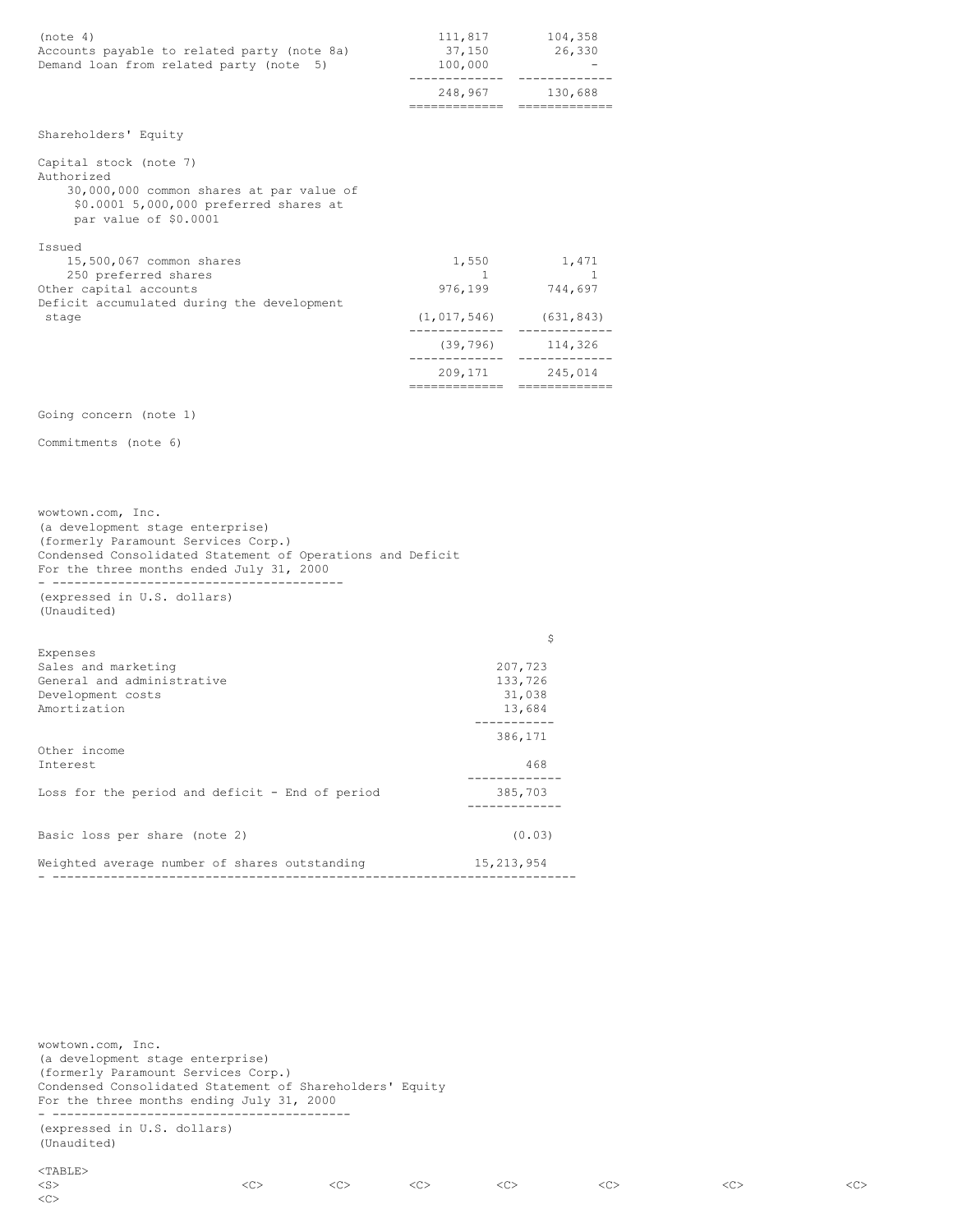|                                                                                                                                                                                            | Common stock                                     |        | Preferred stock |                            | Additional | Other capital accounts<br>Accumulated |         |
|--------------------------------------------------------------------------------------------------------------------------------------------------------------------------------------------|--------------------------------------------------|--------|-----------------|----------------------------|------------|---------------------------------------|---------|
| Total                                                                                                                                                                                      |                                                  |        |                 |                            | paid in    | other compre-                         |         |
| Shareholders'                                                                                                                                                                              | Number                                           | Amount | Number          |                            |            |                                       |         |
| Equity                                                                                                                                                                                     |                                                  |        |                 | Amount                     | capital    | hensive income                        | Deficit |
| \$                                                                                                                                                                                         | of Shares<br>----------------------------------- |        | \$ of Shares    | \$                         | \$         | \$                                    | \$      |
|                                                                                                                                                                                            |                                                  |        |                 |                            |            |                                       |         |
| Balance -<br>April 30,2000<br>(631, 843)<br>114,326                                                                                                                                        | 14,709,320                                       | 1471   | 500             | $\mathbf{1}$               | 738,908    | 5,789                                 |         |
| Conversion of<br>Preferred Stock<br>to Common Stock<br>(note 7)<br>$ -$                                                                                                                    | 390,747                                          | 39     | (250)           |                            | (39)       |                                       |         |
| Issuance of<br>Common Stock<br>(note 7)<br>150,000<br>$\overline{\phantom{a}}$                                                                                                             | 200,000                                          | 20     |                 |                            | 149,980    |                                       |         |
| Issuance of Common<br>Stock for marketing<br>services (note 7)<br>225,000                                                                                                                  | 200,000                                          | 20     |                 |                            | 224,980    |                                       |         |
| Marketing services<br>Receivable (note 7)<br>(143, 032)                                                                                                                                    |                                                  |        |                 |                            | (143, 032) |                                       |         |
| Comprehensive income<br>Loss for the period<br>$(385, 703)$ $(385, 703)$<br>Accumulated other com-<br>prehensive income -                                                                  |                                                  |        |                 |                            |            |                                       |         |
| foreign currency<br>translation<br>(387)                                                                                                                                                   |                                                  |        |                 |                            |            | (387)                                 |         |
| (385, 703)<br>(386, 090)<br>------------------                                                                                                                                             |                                                  |        |                 |                            |            | (387)                                 |         |
| Balance -<br>July 31, 2000<br>(1, 017, 546)<br>(39, 796)                                                                                                                                   | 15,500,067 1,550                                 |        |                 | $250$ 1                    | 970,797    | 5,402                                 |         |
| $<$ /TABLE>                                                                                                                                                                                |                                                  |        |                 |                            |            |                                       |         |
| wowtown.com, Inc.<br>(a development stage enterprise)<br>(formerly Paramount Services Corp.)<br>Condensed Consolidated Statement of Cash Flows<br>For the three months ended July 31, 2000 |                                                  |        |                 |                            |            |                                       |         |
| (expressed in U.S. dollars)<br>(Unaudited)                                                                                                                                                 |                                                  |        |                 |                            |            |                                       |         |
| Cash flows from operating activities<br>Loss for the period<br>Adjustments to reconcile loss for the period to<br>net cash used for operating activities<br>Amortization                   |                                                  |        |                 | \$<br>(385, 703)<br>13,684 |            |                                       |         |
| Non-cash marketing fees                                                                                                                                                                    |                                                  |        |                 | 81,968                     |            |                                       |         |
| Changes in operating working capital items                                                                                                                                                 |                                                  |        |                 |                            |            |                                       |         |

Other receivables (5,165) Prepaid expenses and deposits (62,985) Accounts payable and accrued liabilities  $\begin{array}{ccc} \text{7, 919} \end{array}$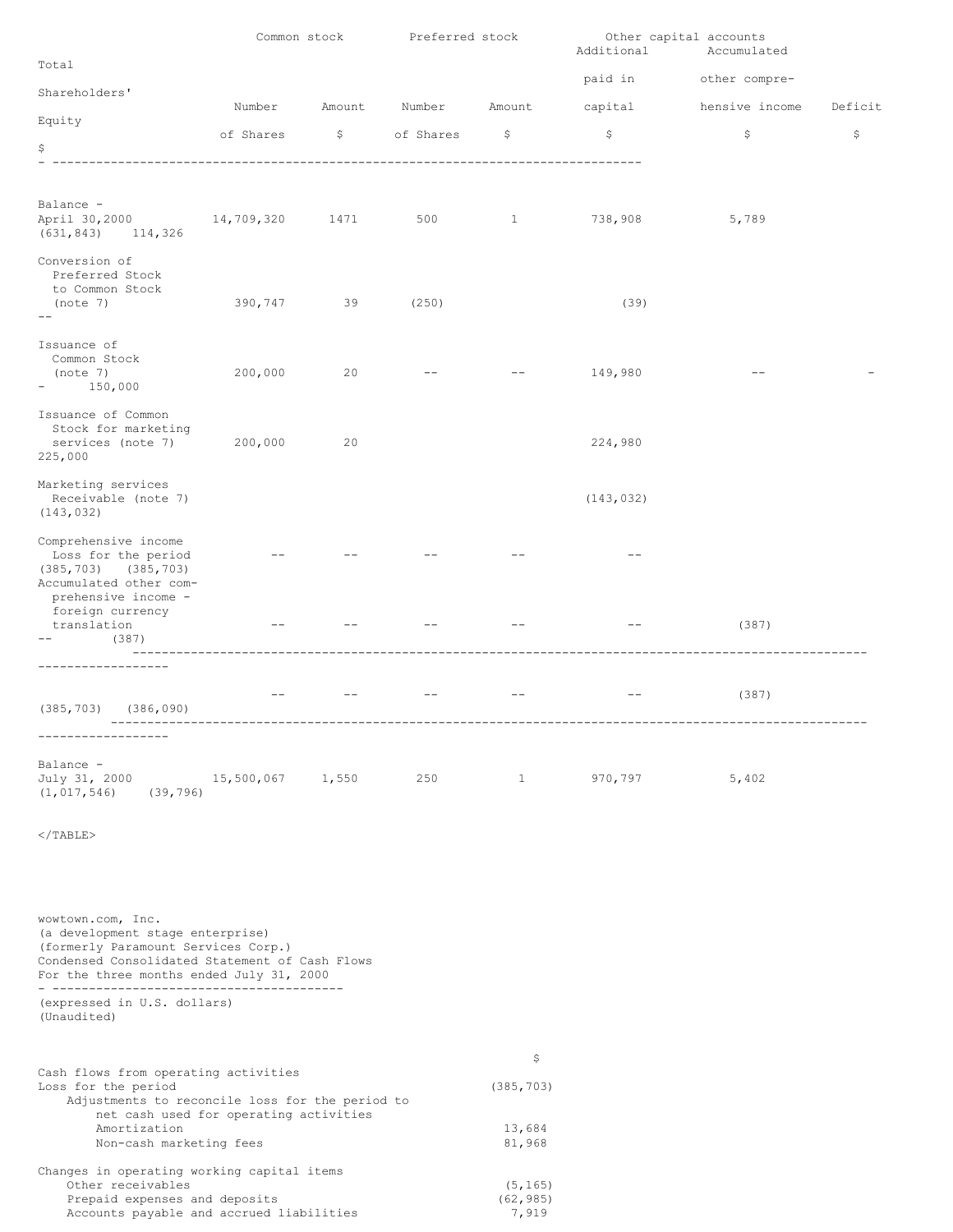| Accounts payable to related parties                                                                                 | 10,820                         |
|---------------------------------------------------------------------------------------------------------------------|--------------------------------|
|                                                                                                                     | (339, 462)                     |
| Cash flows from investing activities<br>Purchase of capital assets<br>Purchase and development of intangible assets | (1, 028)<br>(8,097)            |
| Cash flows from financing activities<br>Proceeds from issuance of Common stock<br>Proceeds from Demand Loan         | (9, 125)<br>150,000<br>100,000 |
|                                                                                                                     | 250,000                        |
| Effect of exchange rates on cash                                                                                    | (701)                          |
| Net decrease in cash and cash equivalents                                                                           | (99, 288)                      |
| Cash and cash equivalents - Beginning of period                                                                     | 149,170                        |
| Cash and cash equivalents - End of period                                                                           | 49,882                         |

Supplemental cash flow information (note 3)

wowtown.com, Inc. (a development stage enterprise) (formerly Paramount Services Corp.) Notes to Condensed Consolidated Financial Statements For the three months ended July 31, 2000 - ---------------------------------------- (expressed in U.S. dollars) (Unaudited)

# 1 The company and reverse acquisition

On February 7, 2000, Paramount Services Corp. (Paramount) acquired all the issued and outstanding shares of WOWtown.com, (Nevada) Inc. (WOWtown subsidiary) in exchange for 10,000,000 common shares, following which the name Paramount was changed to wowtown.com Inc. (WOWtown parent). As a result of this transaction, the former shareholders of WOWtown subsidiary obtained a majority interest in WOWtown parent. For accounting purposes, the acquisition has been treated as a recapitalization of WOWtown subsidiary with WOWtown subsidiary as the acquirer (reverse acquisition) of WOWtown parent. As WOWtown parent was a non-operating entity, the reverse acquisition has been recorded as an issuance of 4,498,000 common shares for an amount of \$nil and the excess of liabilities over assets of \$28,471 has been charged to the statement of operations. The historical financial statements prior to February 7, 2000, are those of WOWtown subsidiary. Pro forma information has not been presented as the recapitalization has not been treated as a business combination. The accounts of WOWtown parent have been consolidated from February 7, 2000.

The company did not commence operations until February 2000, as such no comparative income statement or statement of cash flows has been presented.

#### Nature of operations

wowtown.com Inc.'s (the company) principal business activities include the establishment of internet web site portals for certain cities and communities. The portals are intended to provide an internet user with a local resource guide for the community. The portals will also offer services for the user and provide the user with discounts and savings for purchases made from merchants featured on the community portal sites.

### Going concern

The company has not yet generated revenues, has an operating loss and no assurance of future profitability. Even if marketing efforts are successful, substantial time may pass before profitability will be achieved. During this time, the company will require financing from outside sources to finance the company's operating and investing activities until sufficient positive cash flows from operations can be generated. The company's management has plans to raise the required financing through the sale of equity. There is no assurance that this financing will be available to the company, accordingly, there is substantial doubt about the company's ability to continue as a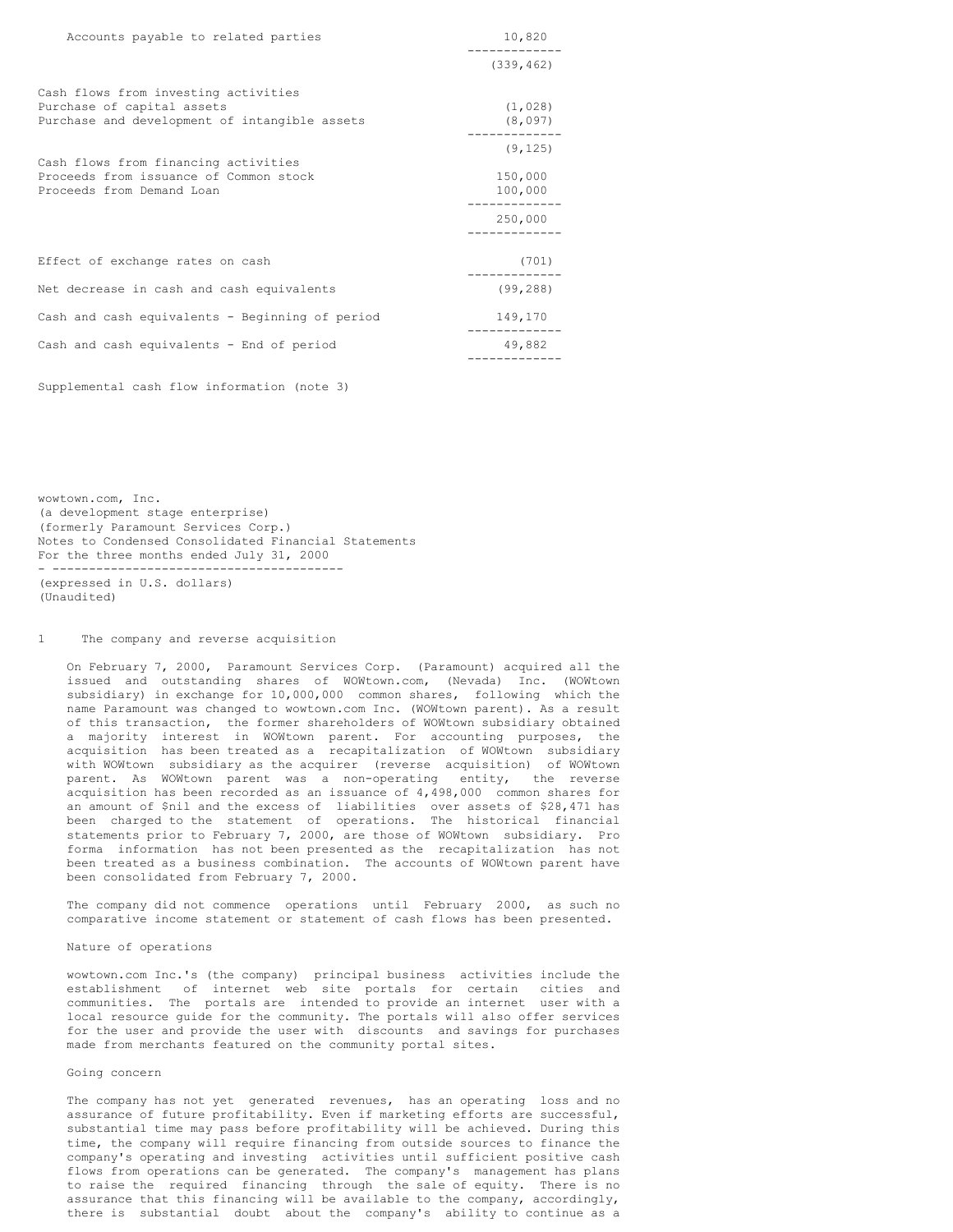going concern. These consolidated financial statements have been prepared on the basis that the company will be able to continue as a going concern and realize its assets and satisfy its liabilities in the normal course of business, and do not reflect any adjustments which would be necessary if the company is unable to continue as a going concern.

wowtown.com, Inc. (a development stage enterprise) (formerly Paramount Services Corp.) Notes to Condensed Consolidated Financial Statements For the three months ended July 31, 2000 - ----------------------------------------

(expressed in U.S. dollars) (Unaudited)

#### 2 Summary of significant accounting policies

Development stage company

The company's activities have primarily consisted of establishing facilities, recruiting personnel, development, developing business and financial plans and raising capital. Accordingly, the company is considered to be in the development stage. The accompanying consolidated financial statements should not be regarded as typical for a normal operating period.

# Basis of presentation

These unaudited interim condensed consolidated financial statements have been prepared in accordance with accounting principles generally accepted in the United States and include the accounts of the Company and its wholly owned subsidiary. All significant intercompany transactions and balances have been eliminated on consolidation. The accompanying interim condensed consolidated financial statements of the company do not include all notes in annual financial statements and therefore should be read in conjunction with the Company's annual financial statements. The accompanying financial statements include all normal recurring adjustments, which, in the opinion of management, are necessary to present fairly the Company's financial position at July 31, 2000 and its results of operations and cash flows for the three month period then ended.

#### Loss per share

Basic loss per share is computed by dividing loss for the period by the weighted average number of common shares outstanding for the period. Fully diluted loss per share reflects the potential dilution of securities by including other potential common stock, including convertible preferred shares, in the weighted average number of common shares outstanding for a period, if dilutive.

The convertible preferred shares are not included in the computation of fully diluted loss per share as their effect is anti-dilutive.

# 3 Supplemental cash flow information

| Cash received for interest<br>Cash paid for interest                                                       | 432<br>1,729 |
|------------------------------------------------------------------------------------------------------------|--------------|
| Supplemental non-cash financing and investing<br>activities Common stock issued for consulting<br>services | 225,000      |

wowtown.com, Inc. (a development stage enterprise) (formerly Paramount Services Corp.) Notes to Condensed Consolidated Financial Statements For the three months ended July 31, 2000 - ---------------------------------------- (expressed in U.S. dollars) (Unaudited)

4 Balance sheet components

Prepaid expenses and deposits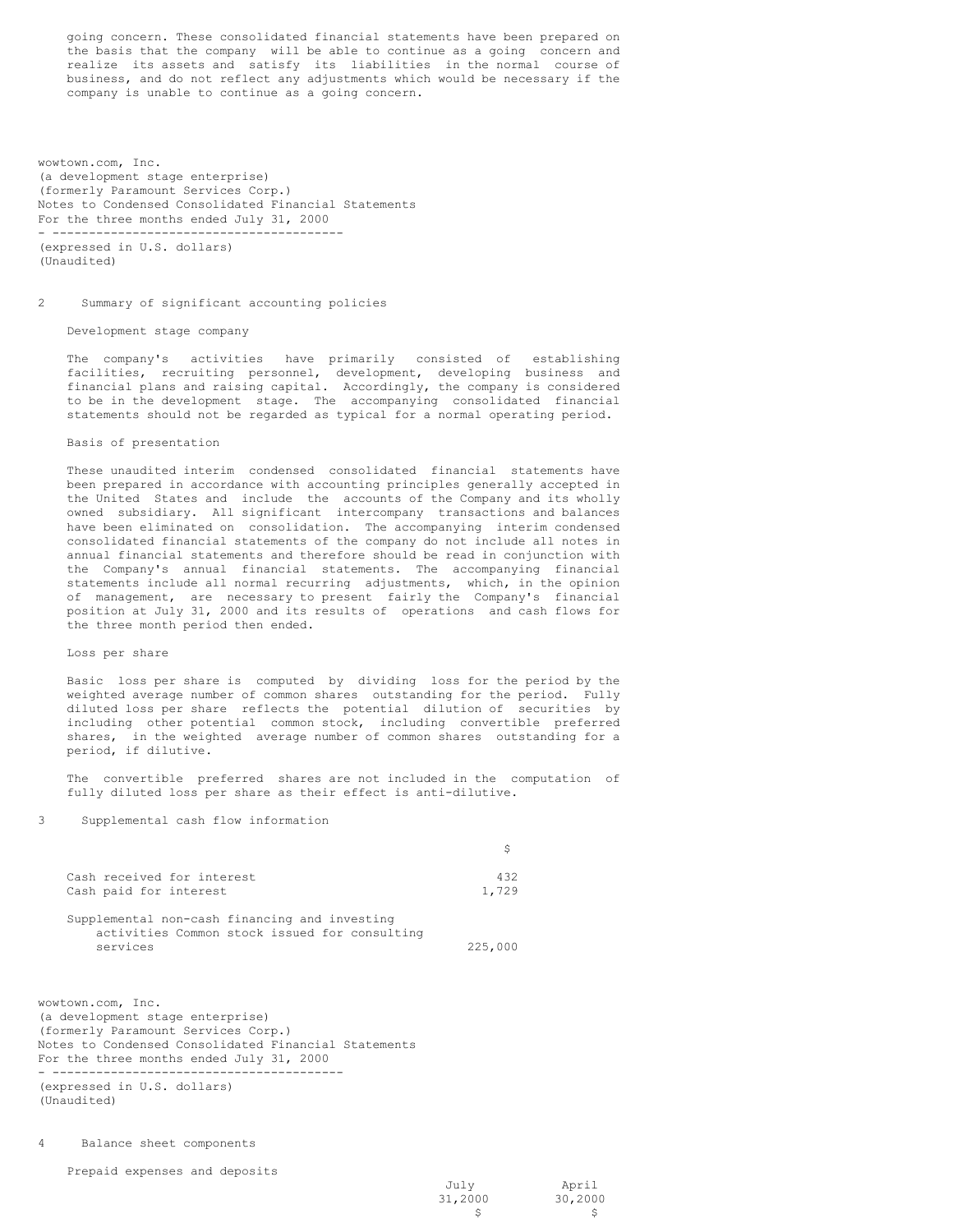| Prepaid Marketing<br>Security deposit for operating line of credit<br>Other prepaid expenses | 62,125<br>21,688<br>5,019                          | 21,688<br>4,271<br>---------            |
|----------------------------------------------------------------------------------------------|----------------------------------------------------|-----------------------------------------|
|                                                                                              | 26,707<br>--------------                           | 25,959<br>=============                 |
| Capital assets                                                                               | \$                                                 | \$                                      |
| Furniture and fixtures<br>Office equipment<br>Computer hardware                              | 8,036<br>6,123<br>15,448                           | 8,069<br>6,148<br>14,482<br>----------- |
|                                                                                              |                                                    | 29,607 28,699                           |
| Less: Accumulated amortization                                                               | 5,174                                              | 3,594                                   |
|                                                                                              | -------------                                      | 24,433 25,105<br>--------------         |
| Intangible assets                                                                            | \$                                                 | July 31, 2000 April 30, 2000<br>S       |
| Website development costs<br>Domain names and trademarks<br>Computer software                | 48,072<br>17,971<br>6,756<br>-----------           | 48,270<br>9,935<br>6,784<br>.           |
| Less: Accumulated amortization                                                               | 72,799<br>39,214                                   | 64,989<br>27,527                        |
|                                                                                              | 33,585<br>-------------                            | 37,462                                  |
| Accounts payable and accrued liabilities                                                     | \$                                                 | \$                                      |
| Trade accounts payable<br>Accrued employee costs<br>Other accruals                           | 102,501<br>9,034<br>282<br>. _ _ _ _ _ _ _ _ _ _ _ | 88,321<br>11,747<br>4,290<br>-------    |
|                                                                                              | 111,817<br>--------------                          | 104,358<br>===========                  |
|                                                                                              |                                                    |                                         |

wowtown.com, Inc. (a development stage enterprise) (formerly Paramount Services Corp.) Notes to Condensed Consolidated Financial Statements For the three months ended July 31, 2000 - ---------------------------------------- (expressed in U.S. dollars) (Unaudited)

# 5 Demand loan from related party

The demand loan consists of a promissory note to a shareholder of the company payable on demand after December 31, 2000. The note bears interest at 10% per annum. The note is secured by 2,500,000 common shares which have been pledged by a majority shareholder of the company.

6 Commitments

The company leases certain facilities and equipment used in its operations under operating leases. Future minimum lease payments under these lease agreements at July 31, 2000 are as follows:

> $\ddot{s}$ 2001 14,537 Thereafter --

7 Capital stock

Common stock

Holders of common shares are entitled to one vote per share and to share equally in any dividends declared and distributions in liquidation.

On May 30, 2000, 200,000 common shares were issued for \$150,000.

On June 12, 2000, 100,000 common shares were issued as payment for marketing services. The shares cannot be traded for a period of one year from the date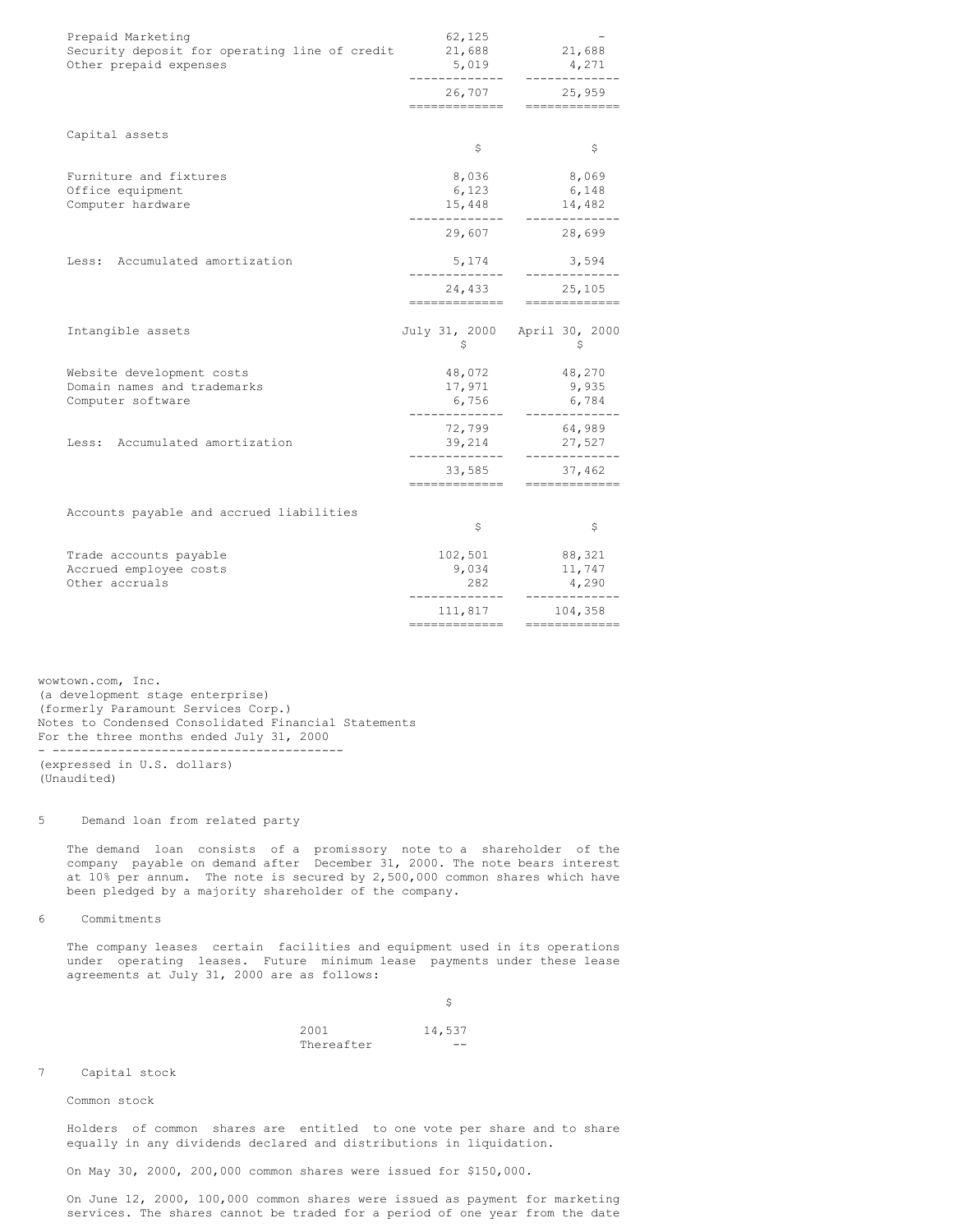of issuance.

On June 12, 2000, as payment for marketing services, the company paid \$105,000 and issued 100,000 common shares. The shares cannot be traded for a period of one year from the date of issuance.

Both transactions on June 12, 2000 were recorded using the fair value of the company's common shares as they are publicly traded. The market value of this security was \$1.13 per share on June 12, 2000.

Preferred stock

Each Series A preferred share may be converted, at the option of the holder, into common shares equal in number to the amount determined by dividing \$1,000 by the conversion price, which is 75% of the average closing bid price of the common shares for the ten trading days preceding the conversion date

wowtown.com, Inc. (a development stage enterprise) (formerly Paramount Services Corp.) Notes to Condensed Consolidated Financial Statements For the three months ended July 31, 2000 - ---------------------------------------- (expressed in U.S. dollars) (Unaudited)

or \$2.00, whichever amount is less. In addition, all Series A preferred shares will automatically convert into shares of common stock on February 7, 2001 at the conversion price then in effect.

On May 30, 2000, 250 Series A preferred shares were converted into 390,747 common shares at a conversion price of \$0.64 per share.

8 Related party transactions

a) Accounts payable to related party consists of amounts payable for development costs and other services provided by a company in which on of the company's directors is a director.

9 Income taxes

The company is subject to U.S. Federal and State income taxes.

The company has accumulated net operating loss ("NOL") carryforwards totalling \$225,000 which can be applied to reduce taxable income in future taxation years. The NOL expire in 2000.

The potential tax benefit of these losses, if any, has not been recorded in the financial statements. Net deferred tax assets consist of the following:

\$

| Start-up expenditures            | 273,000   |
|----------------------------------|-----------|
| Net operating loss carryforwards | 225,000   |
| Capital assets                   | 23,000    |
| Deferred tax valuation allowance | (521,000) |
|                                  |           |
|                                  |           |
|                                  |           |

Based on a number of factors including, the lack of a history of profits, management believes that there is sufficient uncertainty regarding the realization of deferred tax assets such that a full valuation allowance has been provided.

The income tax provision for the period ended July 31, 2000, does not differ materially from the amount obtained by applying the applicable statutory income tax rates of 30% to loss before income taxes, net of the valuation allowance of \$521,000.

wowtown.com, Inc. (a development stage enterprise) (formerly Paramount Services Corp.) Notes to Condensed Consolidated Financial Statements For the three months ended July 31, 2000 - ----------------------------------------

(expressed in U.S. dollars) (Unaudited)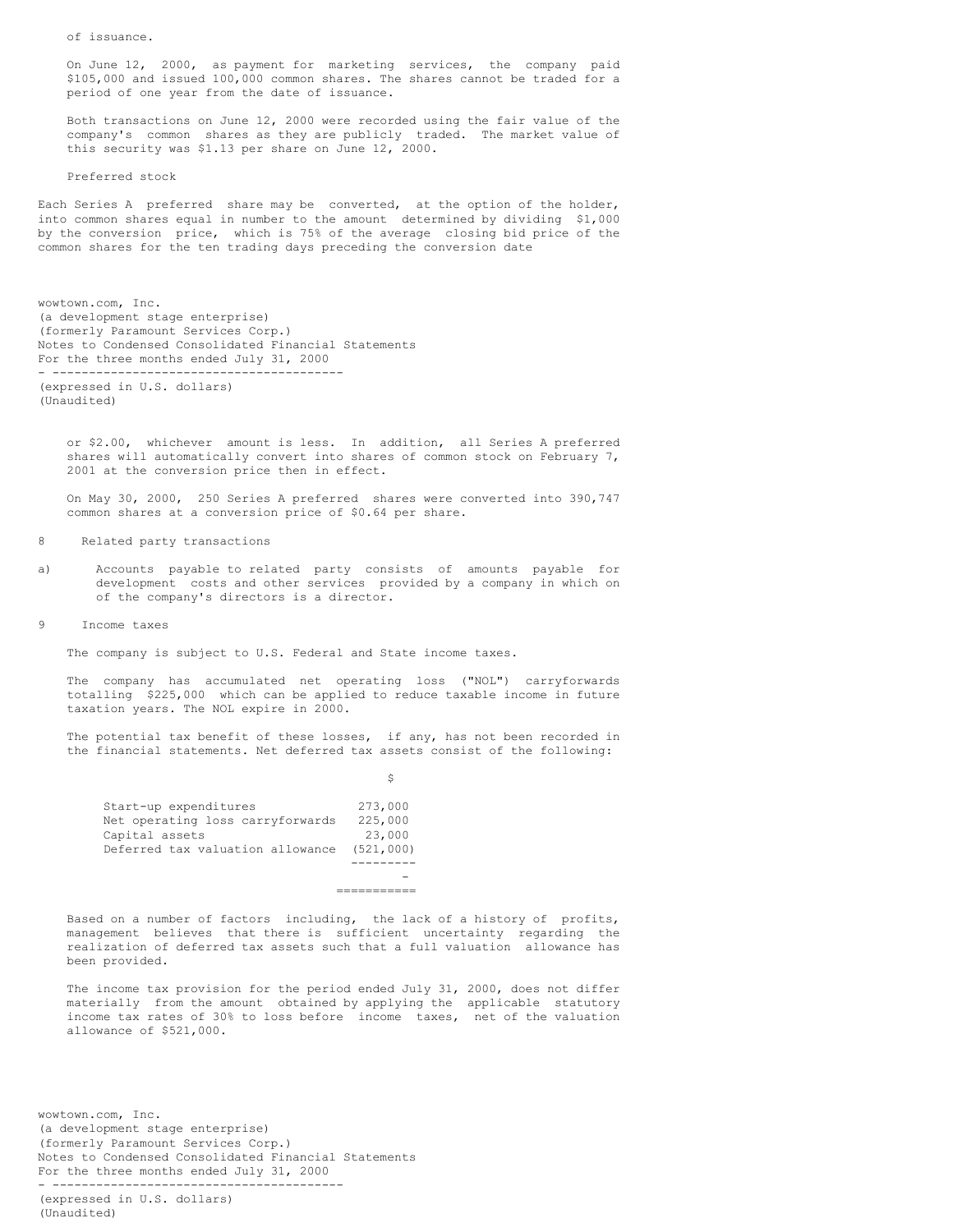#### 10 Segmented information

The company identifies its operating segments based on business activities, management responsibility and geographical location. The company operates in one single operating segment being the development of internet portals and as of July 31, 2000 operated portals in Vancouver, B.C., Las Vegas NV and Seattle, WA. In addition, substantially all of the company's assets are located in Canada. The company operates as a regional portal, offering Internet infrastructure-based services to local business and directs Internet users to many businesses and Internet links relevant to the user-base. The company has registered domain names for the major cities in the U.S. and Canada in order to create similar web-sites for other cities.

### 11 Contingencies

On May 23, 2000 the company entered into a Memorandum of Understanding ("MOU") with SpanTec Limited to form a corporation to be designated WOWtown Latin America Limited. Upon the successful completion of a financing of at least (pound)500,000 by WOWtown Latin America Limited, WOWtown Latin America Limited shall pay SpanTec Limited a fee of 10% of capital raised. Concurrent with the successful completion of the financing, the company shall issue to SpanTec Limited 100,000 three year common stock warrants for \$1.10 per share.

#### 12 Subsequent events

Subsequent to the period end, the company entered into an MOU with EuroTec Worldwide Limited to form a corporation to be designated WOWtown Europe Limited. Upon the successful completion of a financing of at least (pound)500,000 by WOWtown Europe Limited, WOWtown Europe Limited shall pay EuroTec Worldwide Limited a fee of 10% of capital raised. Concurrent with the successful completion of the financing, the company shall issue to EuroTec Worldwide Limited 100,000 three year common stock warrants for \$1.10 per share.

Subsequent to the period end, the company entered into an MOU with BrazilTec Limited to form a corporation to be designated WOWtown Brazil Limited. Upon the successful completion of a financing of at least (pound)500,000 by WOWtown Brazil Limited, WOWtown Brazil Limited shall pay BrazilTec Limited a fee of 10% of capital raised. Concurrent with the successful completion of the financing, the company shall issue to BrazilTec Limited 100,000 three year common stock warrants for \$1.10 per share.

## MANAGEMENTS DISCUSSION AND ANALYSIS OR PLAN OF OPERATIONS

Summary Financial Data

| Results of Operations:                                                                                                 | Three Months Ended<br>July 31, 2000                                   |
|------------------------------------------------------------------------------------------------------------------------|-----------------------------------------------------------------------|
| Sales<br>Operating Expenses<br>Interest                                                                                | \$<br>(386, 171)<br>468                                               |
| Net Loss                                                                                                               | \$ (385, 703)<br>============                                         |
| Balance Sheet Data:                                                                                                    | July 31, 2000                                                         |
| Current Assets<br>Total Assets<br>Current Liabilities<br>Total Liabilities<br>Working Capital<br>Stockholders' Deficit | \$89,208<br>147,046<br>248,967<br>248,967<br>(159, 759)<br>(101, 921) |

The Company has not declared any common stock dividends since our inception.

# Liquidity and Capital Resources

During the three months ended July 31, 2000 the Company's sources and use of cash were: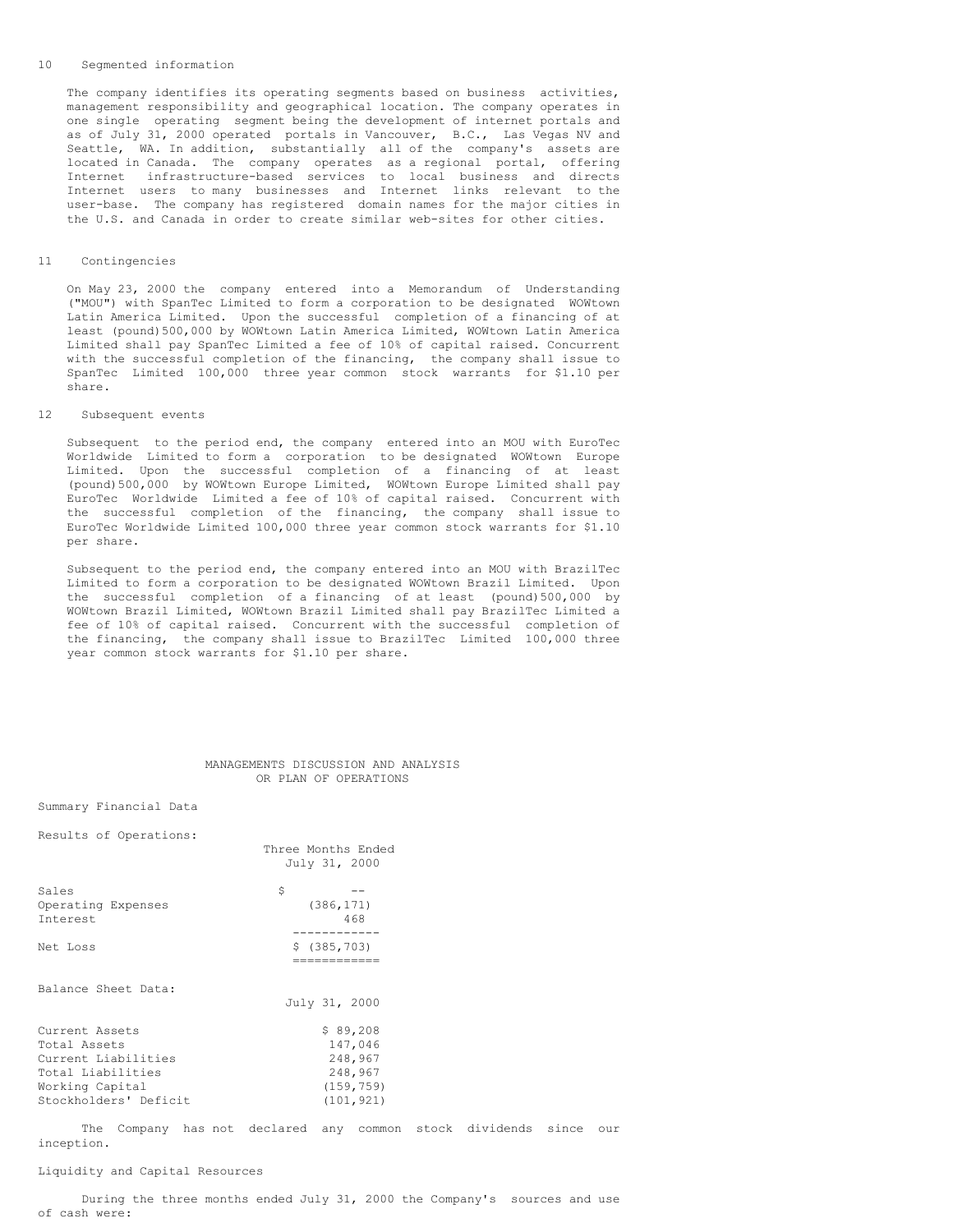| Cash used by operations | \$ (339, 462) |
|-------------------------|---------------|
| Proceeds from sale of   |               |
| common stock            | 150,000       |
| Purchase of equipment   |               |
| and intangible assets.  | (9, 125)      |
| Loan from third party   | 100,000       |

The Company expects that its expenses will continue to increase during the next twelve months as a result of increased marketing expenses and the establishment of new websites. The Company expects that its revenues will be substantially less than operating expenses until November 2000.

The Company is in the development stage company and through July 31, 2000 had not generated any revenues from its operations. During the twelve months ending July 31, 2001 the Company anticipates that it will need capital for the following purposes:

| Fund operating losses:               | \$1,450,000 |
|--------------------------------------|-------------|
| Sales and marketing:                 | 50,000      |
| Expansion of internet services:      | 300,000     |
| Establishment of additional websites | 100,000     |
|                                      |             |

## \$1,900,000

As of August 31, 2000 the Company's current liabilities exceeded its current assets by approximately \$146,000. The Company anticipates obtaining the additional capital which it will require through revenues from operations and through a combination of debt and equity financing. There is no assurance that the Company will be able to obtain capital which it will need or that its estimates of capital requirements will prove to be accurate. As of September 15, 2000 the Company did not have any commitments from any source to provide additional capital.

The Company's independent accountants have stated in their report to the Company's financial statements for the year ended April 30, 2000 that, due to recurring losses from operations, there is substantial doubt as to the Company's ability to continue in business.

# PART II

## OTHER INFORMATION

Item 2. Changes in Securities.

During the three months ended June 30, 2000 the Company:

- (1) issued 390,747 shares of common stock as a result of the conversion of 250 Series A Preferred Shares,
- (2) issued 200,000 shares of common stock for consulting services, and
- (3) sold 200,000 shares of common stock to a private investor for \$150,000 in cash.

The Company relied upon the exemption provided by Section 3(a)(9) of the Securities Act of 1933 in connection with the issuance of the shares described in (1) above.

The Company relied upon the exemption provided by Section 4(2) of the Securities Act of 1933 in connection with the sale of these shares of common stock described in (2) and (3) above.

The shares described above are "restricted securities" as that term is defined in Rule 144 of the Securities and Exchange Commission

Item 6. Exhibits and Reports on Form 8-K:

Exhibits:

Exhibit 27 - Financial Data Schedule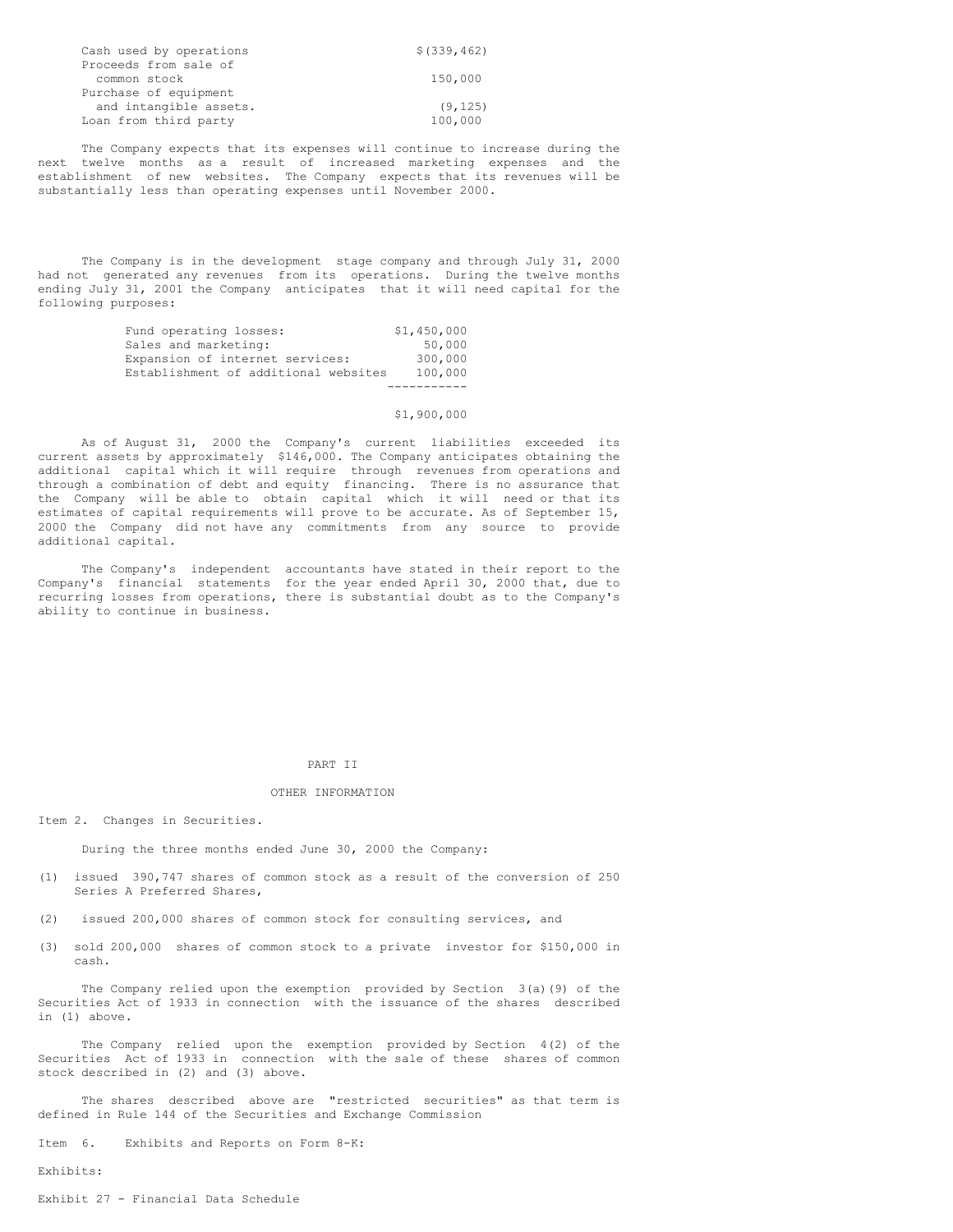During the three months ending July 31, 2000, the Company did not file any reports on form 8-K.

# SIGNATURES

Pursuant to the requirements of the Securities Exchange Act of 1934, the registrant has duly caused this report to be signed on its behalf by the undersigned thereunto duly authorized.

wowtown.com, Inc.

September 20, 2000 By /s/ David Packman -------------------------------------- David Packman, President and Principal

Financial Officer